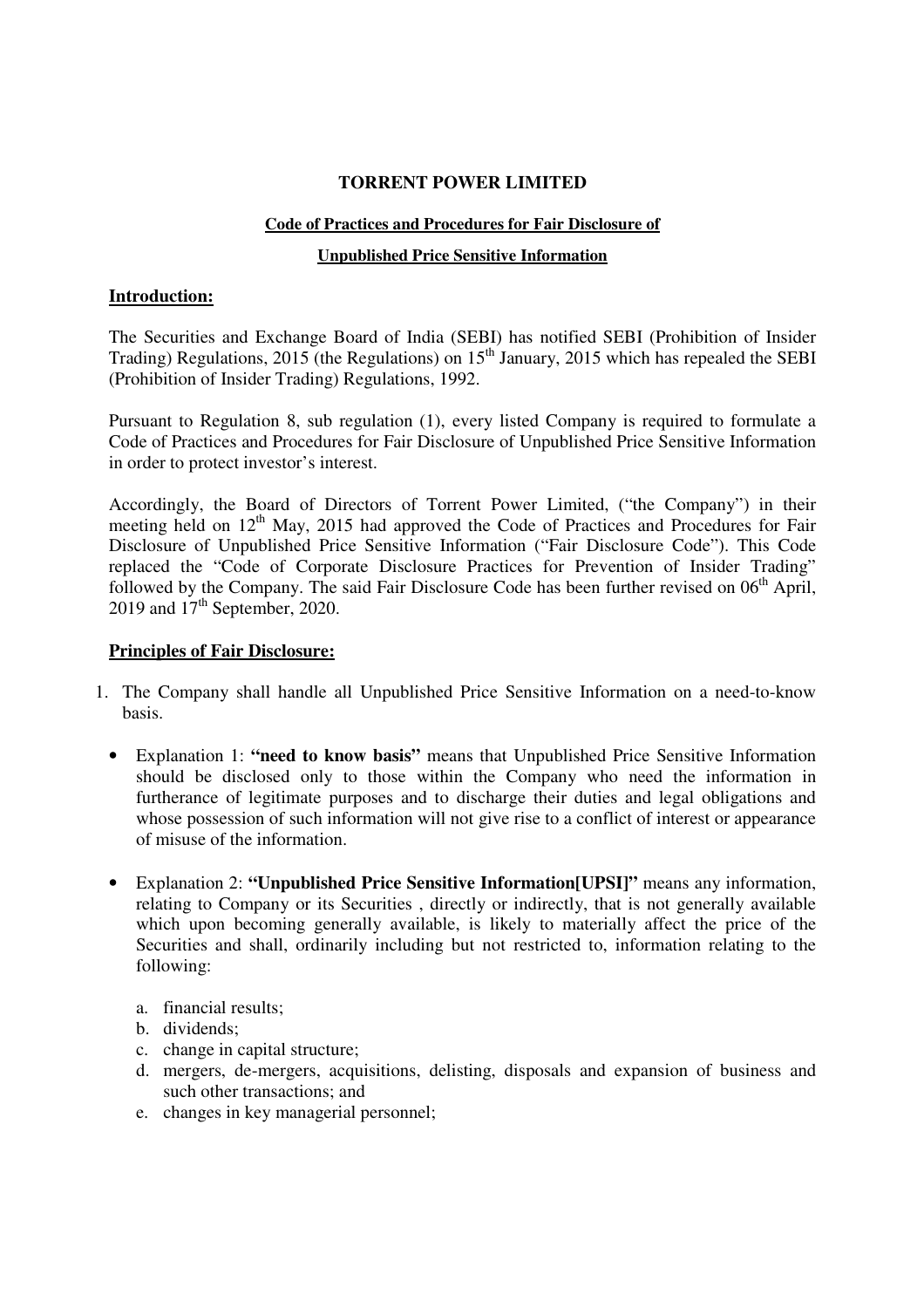- 2. The Company shall promptly make disclosure of UPSI that would impact price discovery no sooner than credible and concrete information comes into being in order to make such information generally available.
- 3. The Company shall make uniform and universal dissemination of UPSI to avoid selective disclosure.
- 4. The Company has appointed a Chief Investor Relations Officer (CIRO).

Chief Investor Relations Officer means Company Secretary and in his absence Chief Financial Officer or any other person designated by the Committee of Directors.

- 5. The Company has formulated Policy and procedures for inquiry in case of leak or suspected leak of UPSI.
- 6. The Company shall promptly disseminate UPSI that gets disclosed selectively, inadvertently or otherwise to make such information generally available.
- 7. The Company shall provide appropriate and fair response to queries on news reports and requests for verification of market rumours by regulatory authorities.

In this regard, the Company shall not to respond to market rumor or speculations unless required by the regulatory authorities.

- 8. The Company shall ensure that information shared with analysts and research personnel is not UPSI.
- 9. The Company shall develop and implement best practices to make transcripts or recording of the proceedings if any with respect to investor meeting or conference available to shareholders by uploading on the Company website to ensure official confirmation and documentation of disclosure made. The Company in order to have better investor relations interacts with investors & analysts on regular basis. However, during these interactions the Company shall ensure that no UPSI is disclosed selectively to any one or group of research analysts or investors, to the disadvantage of other stakeholders.
- 10. Sharing of Information for Legitimate purposes:
	- o No Insider shall communicate, provide or allow the access to any UPSI, relating to the Company or securities listed or proposed to be listed, to any person including other insiders except where such communication is in furtherance of Legitimate Purposes, performance of duties or discharge of legal obligations.
	- o No person shall procure from or cause the communication by any Insider of UPSI, relating to the Company or securities listed or proposed to be listed, except in furtherance of Legitimate Purposes, performance of duties or discharge of legal obligations.
	- o "Legitimate Purpose" shall include sharing of Unpublished Price Sensitive Information in the ordinary course of business by an insider with partners, collaborators, lenders, customers, suppliers, merchant bankers, legal advisors, auditors, insolvency professionals or other advisors or consultants, provided that such sharing has not been carried out to evade or circumvent the prohibitions of these regulations.